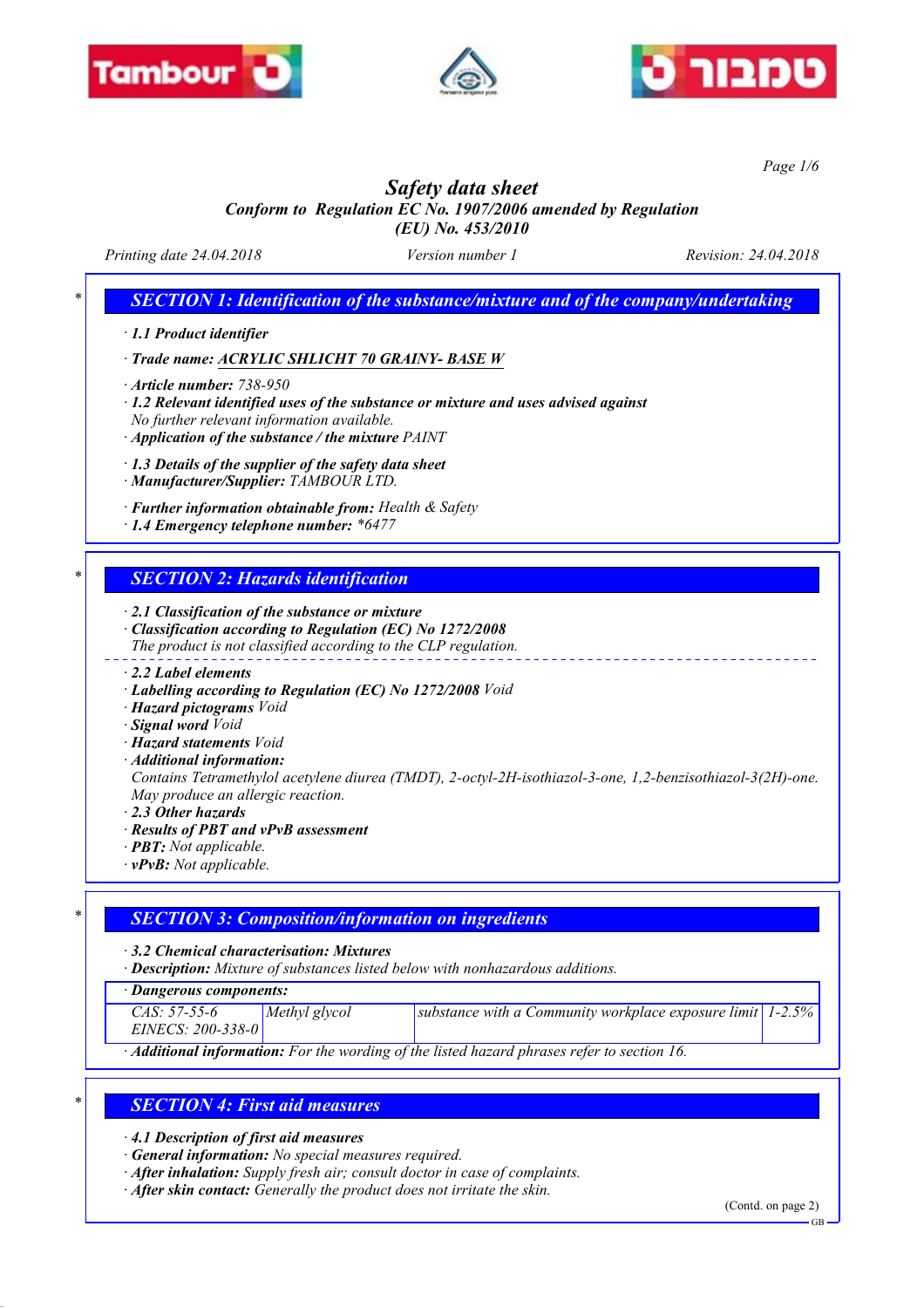### *Safety data sheet Conform to Regulation EC No. 1907/2006 amended by Regulation (EU) No. 453/2010*

*Printing date 24.04.2018 Version number 1 Revision: 24.04.2018*

### *Trade name: ACRYLIC SHLICHT 70 GRAINY- BASE W*

(Contd. of page 1)

*· After eye contact: Rinse opened eye for several minutes under running water.*

*· After swallowing: If symptoms persist consult doctor.*

*· 4.2 Most important symptoms and effects, both acute and delayed No further relevant information available.*

*· 4.3 Indication of any immediate medical attention and special treatment needed*

*No further relevant information available.*

### *\* SECTION 5: Firefighting measures*

*· 5.1 Extinguishing media*

*· Suitable extinguishing agents: Use fire extinguishing methods suitable to surrounding conditions.*

*· 5.2 Special hazards arising from the substance or mixture No further relevant information available.*

*· 5.3 Advice for firefighters*

*· Protective equipment: No special measures required.*

### *SECTION 6: Accidental release measures*

*· 6.1 Personal precautions, protective equipment and emergency procedures Not required.*

*· 6.2 Environmental precautions: Do not allow to enter sewers/ surface or ground water.*

*· 6.3 Methods and material for containment and cleaning up:*

*Absorb with liquid-binding material (sand, diatomite, acid binders, universal binders, sawdust).*

*· 6.4 Reference to other sections*

*See Section 7 for information on safe handling.*

*See Section 8 for information on personal protection equipment.*

*See Section 13 for disposal information.*

#### *\* SECTION 7: Handling and storage*

*· 7.1 Precautions for safe handling No special measures required.*

*· Information about fire - and explosion protection: No special measures required.*

*· 7.2 Conditions for safe storage, including any incompatibilities*

*· Storage:*

*· Requirements to be met by storerooms and receptacles: No special requirements.*

*· Information about storage in one common storage facility: Not required.*

*· Further information about storage conditions: None.*

*· 7.3 Specific end use(s) No further relevant information available.*

#### *\* SECTION 8: Exposure controls/personal protection*

*· Additional information about design of technical facilities: No further data; see item 7.*

*· 8.1 Control parameters*

*· Ingredients with limit values that require monitoring at the workplace:*

*57-55-6 Methyl glycol*

*WEL (Great Britain) Long-term value: 474\* 10\*\* mg/m³, 150\* ppm*

*\*total vapour and particulates \*\*particulates*

*· Additional information: The lists valid during the making were used as basis.*

*· 8.2 Exposure controls*

*· Personal protective equipment:*

*· General protective and hygienic measures:*

*The usual precautionary measures are to be adhered to when handling chemicals.*

*· Respiratory protection: Not required.*

(Contd. on page 3)

GB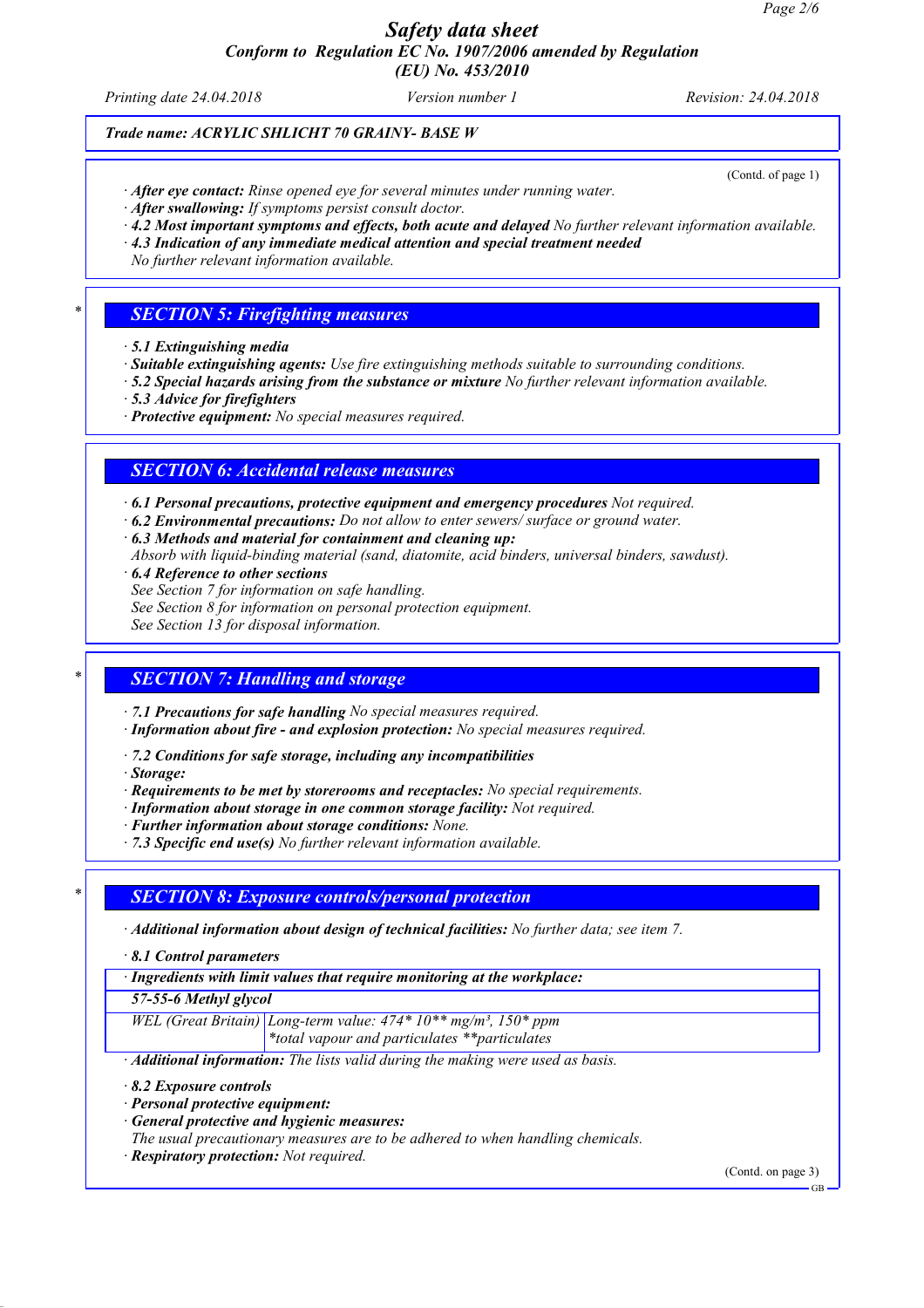*Printing date 24.04.2018 Version number 1 Revision: 24.04.2018*

(Contd. of page 2)

GB

### *Trade name: ACRYLIC SHLICHT 70 GRAINY- BASE W*

#### *· Protection of hands:*

*The glove material has to be impermeable and resistant to the product/ the substance/ the preparation. Due to missing tests no recommendation to the glove material can be given for the product/ the preparation/ the chemical mixture.*

*Selection of the glove material on consideration of the penetration times, rates of diffusion and the degradation*

#### *· Material of gloves*

*The selection of the suitable gloves does not only depend on the material, but also on further marks of quality and varies from manufacturer to manufacturer. As the product is a preparation of several substances, the resistance of the glove material can not be calculated in advance and has therefore to be checked prior to the application.*

*· Penetration time of glove material*

*The exact break trough time has to be found out by the manufacturer of the protective gloves and has to be observed.*

*· Eye protection: Goggles recommended during refilling*

| · 9.1 Information on basic physical and chemical properties |                                               |
|-------------------------------------------------------------|-----------------------------------------------|
| <b>General Information</b>                                  |                                               |
| $\cdot$ Appearance:<br>Form:                                | Fluid                                         |
| Colour:                                                     | According to product specification            |
| $\cdot$ Odour:                                              | Characteristic                                |
| · Odour threshold:                                          | Not determined.                               |
| $\cdot$ pH-value:                                           | Not determined.                               |
| · Change in condition                                       |                                               |
| Melting point/freezing point:                               | Undetermined.                                 |
| Initial boiling point and boiling range: $100 °C$           |                                               |
| · Flash point:                                              | Not applicable.                               |
| · Flammability (solid, gas):                                | Not applicable.                               |
| · Decomposition temperature:                                | Not determined.                               |
| · Auto-ignition temperature:                                | Product is not selfigniting.                  |
| · Explosive properties:                                     | Product does not present an explosion hazard. |
| · Explosion limits:                                         |                                               |
| Lower:                                                      | Not determined.                               |
| <b>Upper:</b>                                               | Not determined.                               |
| · Vapour pressure:                                          | Not determined.                               |
| · Density:                                                  | Not determined.                               |
| $\cdot$ Relative density                                    | Not determined.                               |
| <b>Vapour density</b>                                       | Not determined.                               |
| $\cdot$ Evaporation rate                                    | Not determined.                               |
| · Solubility in / Miscibility with                          |                                               |
| water:                                                      | Not miscible or difficult to mix.             |
| · Partition coefficient: n-octanol/water:                   | Not determined.                               |
| · Viscosity:                                                |                                               |
| Dynamic:                                                    | Not determined.                               |
| Kinematic:                                                  | Not determined.                               |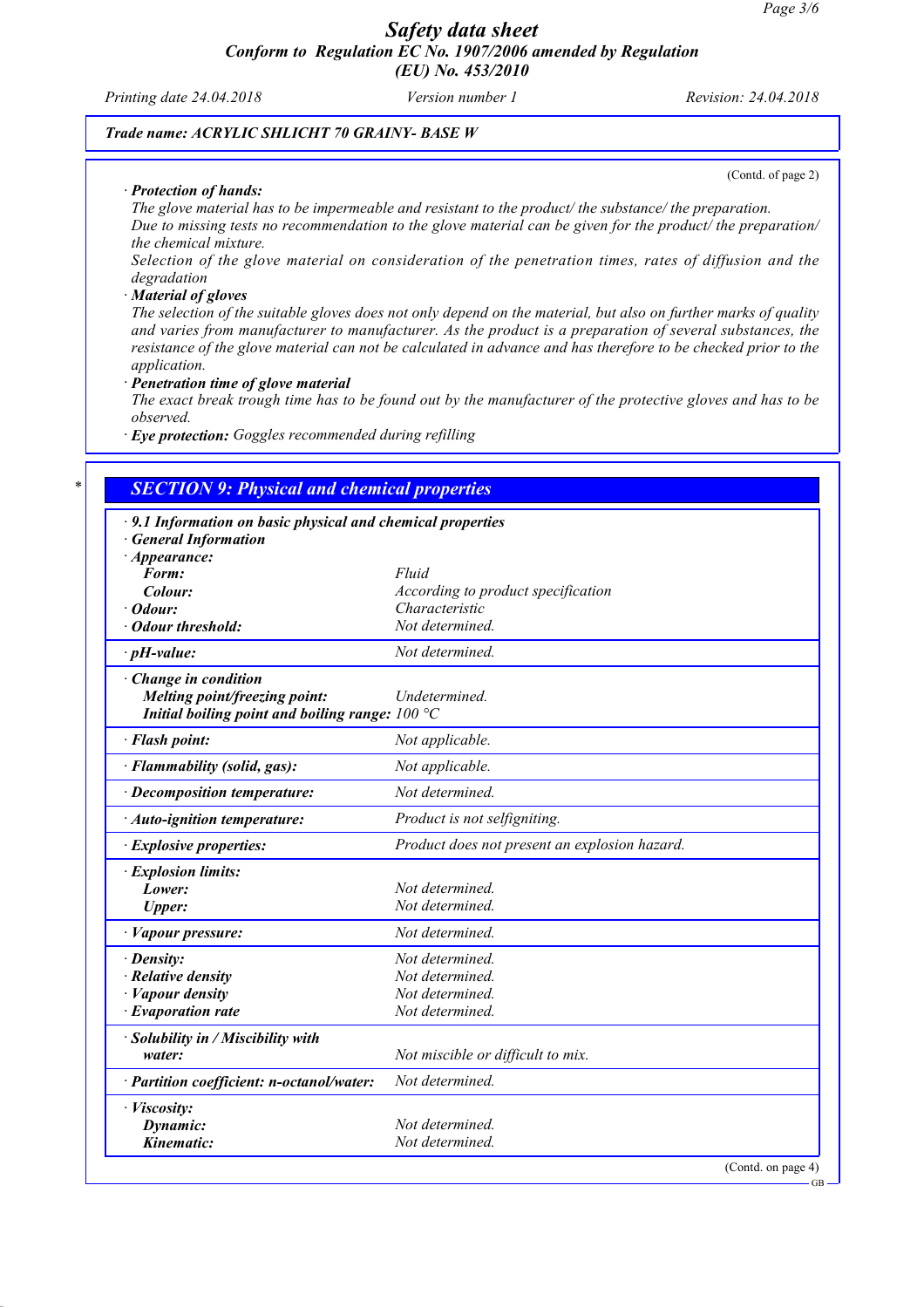### *Safety data sheet Conform to Regulation EC No. 1907/2006 amended by Regulation (EU) No. 453/2010*

*Printing date 24.04.2018 Version number 1 Revision: 24.04.2018*

#### *Trade name: ACRYLIC SHLICHT 70 GRAINY- BASE W*

|                                                         |                                                     | (Contd. of page 3) |
|---------------------------------------------------------|-----------------------------------------------------|--------------------|
| · Solvent content:<br>Organic solvents:<br>Water:       | $2.5\%$<br>5.1%                                     |                    |
| <b>VOC</b> Content                                      | 2.51%<br>$26.4$ g/l / 0.22 lb/gl                    |                    |
| <i>Solids content:</i><br>$\cdot$ 9.2 Other information | 67.1%<br>No further relevant information available. |                    |

#### *SECTION 10: Stability and reactivity*

*· 10.1 Reactivity No further relevant information available.*

*· 10.2 Chemical stability*

- *· Thermal decomposition / conditions to be avoided: No decomposition if used according to specifications.*
- *· 10.3 Possibility of hazardous reactions No dangerous reactions known.*
- *· 10.4 Conditions to avoid No further relevant information available.*
- *· 10.5 Incompatible materials: No further relevant information available.*
- *· 10.6 Hazardous decomposition products: No dangerous decomposition products known.*

#### *\* SECTION 11: Toxicological information*

*· 11.1 Information on toxicological effects*

- *· Acute toxicity Based on available data, the classification criteria are not met.*
- *· Primary irritant effect:*
- *· Skin corrosion/irritation Based on available data, the classification criteria are not met.*
- *· Serious eye damage/irritation Based on available data, the classification criteria are not met.*
- *· Respiratory or skin sensitisation Based on available data, the classification criteria are not met.*
- *· CMR effects (carcinogenity, mutagenicity and toxicity for reproduction)*
- *· Germ cell mutagenicity Based on available data, the classification criteria are not met.*
- *· Carcinogenicity Based on available data, the classification criteria are not met.*
- *· Reproductive toxicity Based on available data, the classification criteria are not met.*
- *· STOT-single exposure Based on available data, the classification criteria are not met.*
- *· STOT-repeated exposure Based on available data, the classification criteria are not met.*

*· Aspiration hazard Based on available data, the classification criteria are not met.*

#### *\* SECTION 12: Ecological information*

- *· 12.1 Toxicity*
- *· Aquatic toxicity: No further relevant information available.*
- *· 12.2 Persistence and degradability No further relevant information available.*
- *· 12.3 Bioaccumulative potential No further relevant information available.*
- *· 12.4 Mobility in soil No further relevant information available.*
- *· Additional ecological information:*
- *· General notes:*
- *Water hazard class 1 (German Regulation) (Self-assessment): slightly hazardous for water*

*Do not allow undiluted product or large quantities of it to reach ground water, water course or sewage system.*

- *· 12.5 Results of PBT and vPvB assessment*
- *· PBT: Not applicable.*
- *· vPvB: Not applicable.*
- *· 12.6 Other adverse effects No further relevant information available.*

(Contd. on page 5)

GB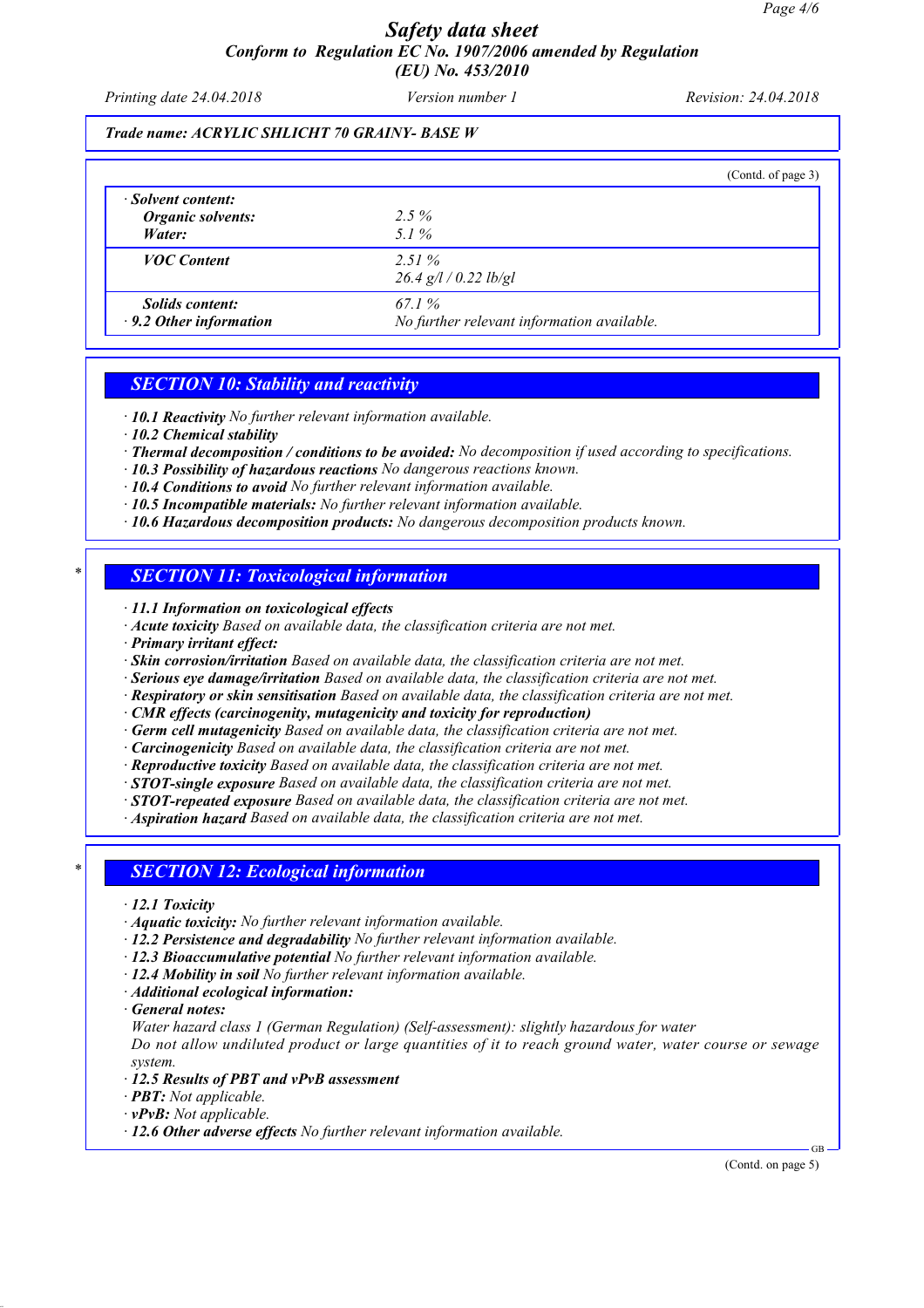### *Safety data sheet Conform to Regulation EC No. 1907/2006 amended by Regulation (EU) No. 453/2010*

*Printing date 24.04.2018 Version number 1 Revision: 24.04.2018*

*Trade name: ACRYLIC SHLICHT 70 GRAINY- BASE W*

(Contd. of page 4)

#### *\* SECTION 13: Disposal considerations*

*· 13.1 Waste treatment methods*

*· Recommendation Smaller quantities can be disposed of with household waste.*

*· Uncleaned packaging:*

*· Recommendation: Disposal must be made according to official regulations.*

### *\* SECTION 14: Transport information*

| $\cdot$ 14.1 UN-Number<br>ADR, ADN, IMDG, IATA                                            | Void            |  |
|-------------------------------------------------------------------------------------------|-----------------|--|
| $\cdot$ 14.2 UN proper shipping name<br>ADR, ADN, IMDG, IATA                              | Void            |  |
| $\cdot$ 14.3 Transport hazard class(es)                                                   |                 |  |
| ADR, ADN, IMDG, IATA<br>$\cdot$ Class                                                     | Void            |  |
| $\cdot$ 14.4 Packing group<br>$\cdot$ ADR, IMDG, IATA                                     | Void            |  |
| $\cdot$ 14.5 Environmental hazards:<br>$\cdot$ Marine pollutant:                          | No              |  |
| $\cdot$ 14.6 Special precautions for user                                                 | Not applicable. |  |
| $\cdot$ 14.7 Transport in bulk according to Annex II of<br><b>Marpol and the IBC Code</b> | Not applicable. |  |
| · UN "Model Regulation":                                                                  | Void            |  |

### *\* SECTION 15: Regulatory information*

*· 15.1 Safety, health and environmental regulations/legislation specific for the substance or mixture*

*· Labelling according to Regulation (EC) No 1272/2008 Void*

*· Hazard pictograms Void*

*· Signal word Void*

*· Hazard statements Void*

*· Directive 2012/18/EU*

*· Named dangerous substances - ANNEX I None of the ingredients is listed.*

*· National regulations:*

*· Technical instructions (air):*

| Class  | <i>Share in %</i> |
|--------|-------------------|
| Wasser |                   |
|        |                   |

*· Waterhazard class: Water hazard class 1 (Self-assessment): slightly hazardous for water.*

*· 15.2 Chemical safety assessment: A Chemical Safety Assessment has not been carried out.*

### *SECTION 16: Other information*

*This information is based on our present knowledge. However, this shall not constitute a guarantee for any specific product features and shall not establish a legally valid contractual relationship.*

(Contd. on page 6)

GB